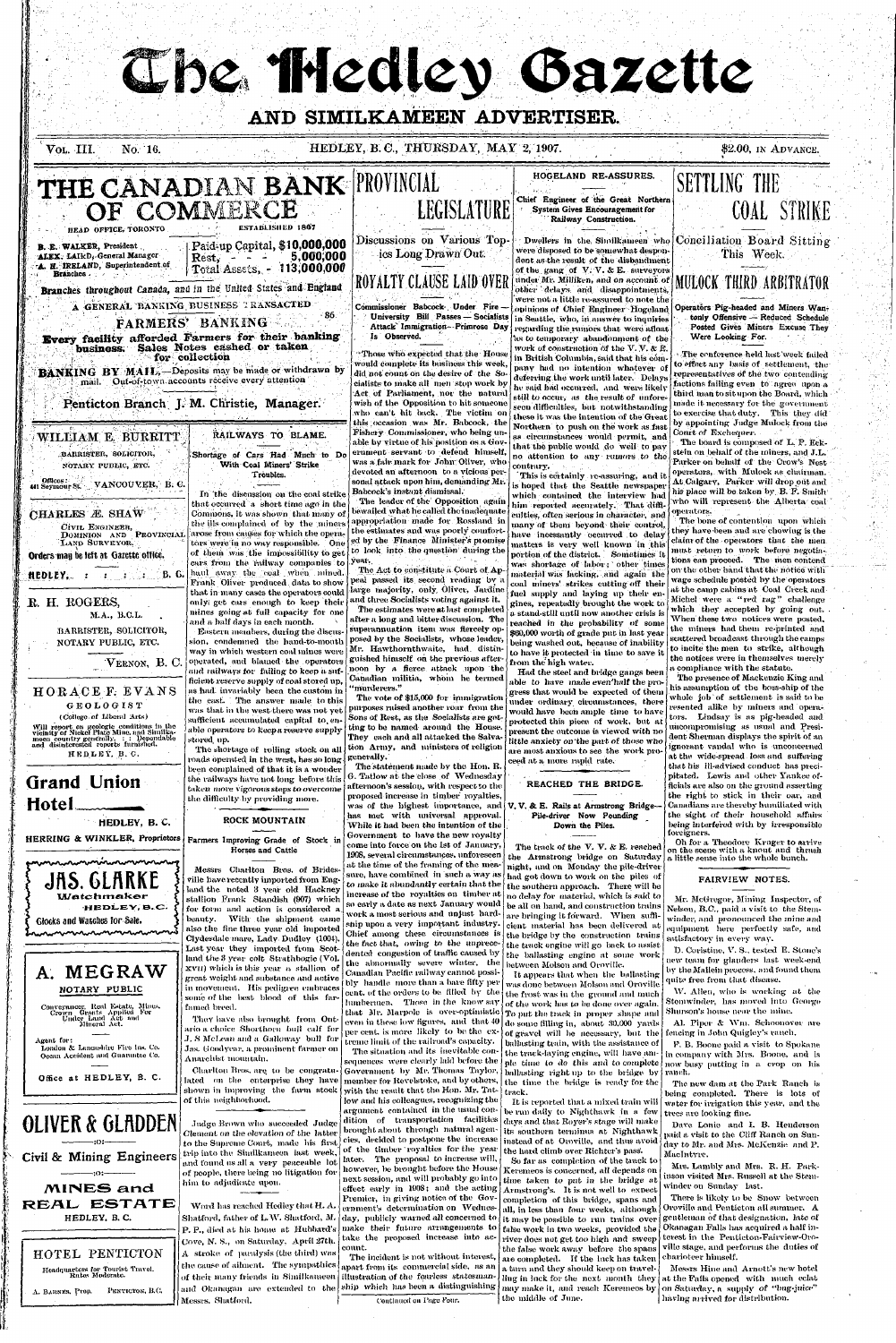### THE HEDLEY GAZETTE, MAY 2, 1007.



Greenway was chairman was appointed to investigate, with the result already mentioned. Meanwhile in British Columbia the lumbermen have put up a very strong fight against increase of the timber dues from 50 cents per thousand to 75 cents per thousand, as provided for in an amendment to the Land Act submitted to the legislature at the session just closed: It was a government measure and could have been carried through as such, although in view of the fact that the railways could not be counted on to handle more than 50 per cent of the output of the mills and the lumbermen would suffer severe loss in consequence, it was deemed fair on the part of the government to lay the question over for a year, after warning all concerned that the matter would be brought up next session and would come into A effect early in 1908. Many will remember that during the last campaign Smith Cartis announced that if he were elected he would have the royalty increased from 50 cents per lΛ thousand to \$1.50 per thousand; but when the lumbermen made their kick Sı

notices.

of time.

Full Moon

Last quar.

 $1007 -$ 

 $12$ 

19

 $26$ 

 $-2711$ 

13

 $-27$ 

- 14

 $21$ 

the kickers. Mr. R. L. Borden put the government in a bad box when he moved his resolution condemning the organized system of corrupt practices in elections such as those revealed in the city of London, and recommending amendment of the law to prevent the continuance of bribery, personation, ballot switching and similar frauds. The government and its supporters voted against the resolution as one man. The most deplorable point in connection with the debate was that the Liberal party seemed to recognize it as a case of the cap fitting, and the only logical conclusion which could be arrived at in  $\mathcal{L}_{\mathcal{A}}$ connection with the vote was that the  $\mathbb{N}$ 

troving about 60 cords of wood belonging to the Keremeos Land Company and also some of Mrs Daly's fence.

Angus Stewart of the Hedley Lumber Co, had a crew of men putting in a shear boom to catch the logs in the river between Hedley and Keremeos.

George Kirby of the Hotel Keremeos is now making application to have his licence transferred to a new building which he intends putting up on the new town-site near the depot, and of which the foundation is already being prepared.

### METEOROLOGICAL.

The following are the readings showing temperature, etc., for the week ending  $April. 27th.$ 

| a year, after warning all concerned     | AT THE MINE.                                  |                                  |
|-----------------------------------------|-----------------------------------------------|----------------------------------|
| that the matter would be brought up.    | Maximum                                       | Minimum                          |
| next session and would come into Apr 21 | 54<br>. .                                     | 29<br>$\ddot{\phantom{a}}$       |
| effect early in 1908. Many will re-     | 22<br>55                                      | 30<br>$\ddot{\phantom{0}}$       |
|                                         | 23<br>54<br>$\ddot{\phantom{0}}$              | 22<br>$\ddot{\phantom{0}}$       |
| member that during the last cam-        | $\frac{24}{25}$<br>52<br>$\ddot{\phantom{a}}$ | 20<br>$\cdot$ $\cdot$            |
| paign Smith Cartis announced that if    | -16<br>$\ddot{\phantom{0}}$<br>26<br>42       | 17<br>$\ddot{\phantom{a}}$<br>18 |
|                                         | 27<br>44                                      | $\ddot{\phantom{a}}$<br>10       |
| he were elected he would have the       |                                               | $\ddot{\phantom{0}}$             |
| royalty increased from 50 cents per     | Average maximum temperature 46.28             |                                  |
| thousand to \$1.50 per thousand; but    | Average minimum                               | 20.85<br>-do                     |
|                                         | Mean temperature                              | 32.56                            |
| when the lumbermen made their kick      | Snowfall for the week 2.                      | inches                           |
| about it being increased to 75 cents,   | CORRESPONDING WEEK OF LAST YEAR               |                                  |
| the Liberal members took, sides with    | Highest maximum temperature 59                |                                  |
| the kickers.                            | Average maximum                               | $49.42^{\circ}$<br>do            |
|                                         | Lowest minimum                                | 25.<br>do                        |
| Mr. R. L. Borden put the govern-        | Average minimum                               | 30.85<br>do.                     |
| ment in a bad box when he moved his     | Mean                                          | 40.13<br>do                      |
| resolution condemning the organized     | AT THE MILL.                                  |                                  |

|                                          |                      | AT THE MILL.                    |                      |         | No. 3.-Commencing                                     |
|------------------------------------------|----------------------|---------------------------------|----------------------|---------|-------------------------------------------------------|
|                                          |                      | Maximum                         |                      | Minimum | of parcel No. 1; thenc<br>south 80 chains, thene      |
| Apr 21                                   | ٠.                   | 74                              | . .                  | 35      | north 80 chains to poin                               |
| 22                                       | $\ddot{\phantom{a}}$ | 69                              | $\ddot{\phantom{0}}$ | 35      | J. K<br>Ακε                                           |
| 23                                       | . .                  | 50                              | $\ddot{\phantom{0}}$ | 20      |                                                       |
| 24                                       | $\ddot{\phantom{a}}$ | 62                              | $\ddot{\phantom{0}}$ | 29      | No. 4.-Commencing<br>of parcel No. 1; thenc           |
| 25                                       | . .                  | 60                              | $\ddot{\phantom{0}}$ | 27      | west 80 chains, thence                                |
| 26                                       |                      | 54                              | $\ddot{\phantom{0}}$ | 26      | east 80 chains to point                               |
| 27                                       |                      | 58                              |                      | 20      | J. K                                                  |
| $\Lambda$ verage maximum temperature 61. |                      |                                 |                      |         | Are                                                   |
|                                          |                      |                                 |                      |         | $\sim$ No. 5. $\pm$ Commencing                        |
| Lverage minimum                          |                      |                                 | do.                  | 28.28   | one half mile east of<br>smid Lot No. 858; then       |
| $_{\mathrm{fenn}}$                       |                      |                                 | do                   | 44.64   | north 80 clutins, thence                              |
| 0. Snowfall for week 0. ins., rain:      |                      |                                 |                      |         | south 80 chains to poin                               |
|                                          |                      | CORRESPONDING WEEK OF LAST YEAR |                      |         | J. K<br>Age                                           |
| Iighest maximum temperature 73           |                      |                                 |                      |         | No. 6.– Commencing                                    |
| \verage -                                | do                   |                                 | do                   | 63.14   | the centre of the mortl<br>No. 5; thence north $\ell$ |
| owest minimum                            |                      |                                 | do                   | 32.     | chains, thence south 8<br>chains to point of comp     |
| verage.                                  | do                   |                                 | do                   | 37.     |                                                       |
| Iean                                     |                      |                                 | do                   | 50.07   | Dated April 19th, 1907.                               |
|                                          |                      |                                 |                      |         |                                                       |

tising. The you had or remission community and dividend<br>from date of first publication of this sodice in<br>the Hedley Gazette, your interest will become<br>vested in me. your co-owner, under the provisions of the "Mineral Act a Dated this 20th day of April, 1907.

W. J. GARBUTT.  $-15-13$ 

### Notice of Forfeiture.

To H. W. Yates and any person or persons to<br>whom he may have transferred his interests<br>in the Mald of the Mist and War Cloud<br>mineral claims, situated at Camp Hedley,<br>in the Osoyoos Division of Yale District.

in the Osoyoos Division of Yale District.<br>
YOU are hereby required to take notice that<br>
YOU are hereby required to take notice that<br>
recording certificates of work done on the<br>
above claims, the sum of two hundred and five Dated this 20th day of April, 1907.

JAS. FRASER CAMPBELL.

J. K. ROBINSON.

15-5

MAN, Agent.

### NOTICE

 $15 - 13$ 



Choice 1, 2 and 3 acre lots all around town site.

The 10 acre Fruit lots are going fast. Just a few

For Full Particulars Apply to

Keremeos Land Co., Keremeos, B.C.

J. J. Armstrong, Manager

left. Now is the time to double your money.

parliament in Canada were all prorogued within a week. These were the side lots, \$125. Terms. T. W. COLElegislatures of British Columbia and Ontario and the House of Commons.

**IS** 

1, 2 and 3 Acre

Lots \$300 Acre

10 Acre Lots

\$200 per Acre

**Terms Easy** 

**Builcher**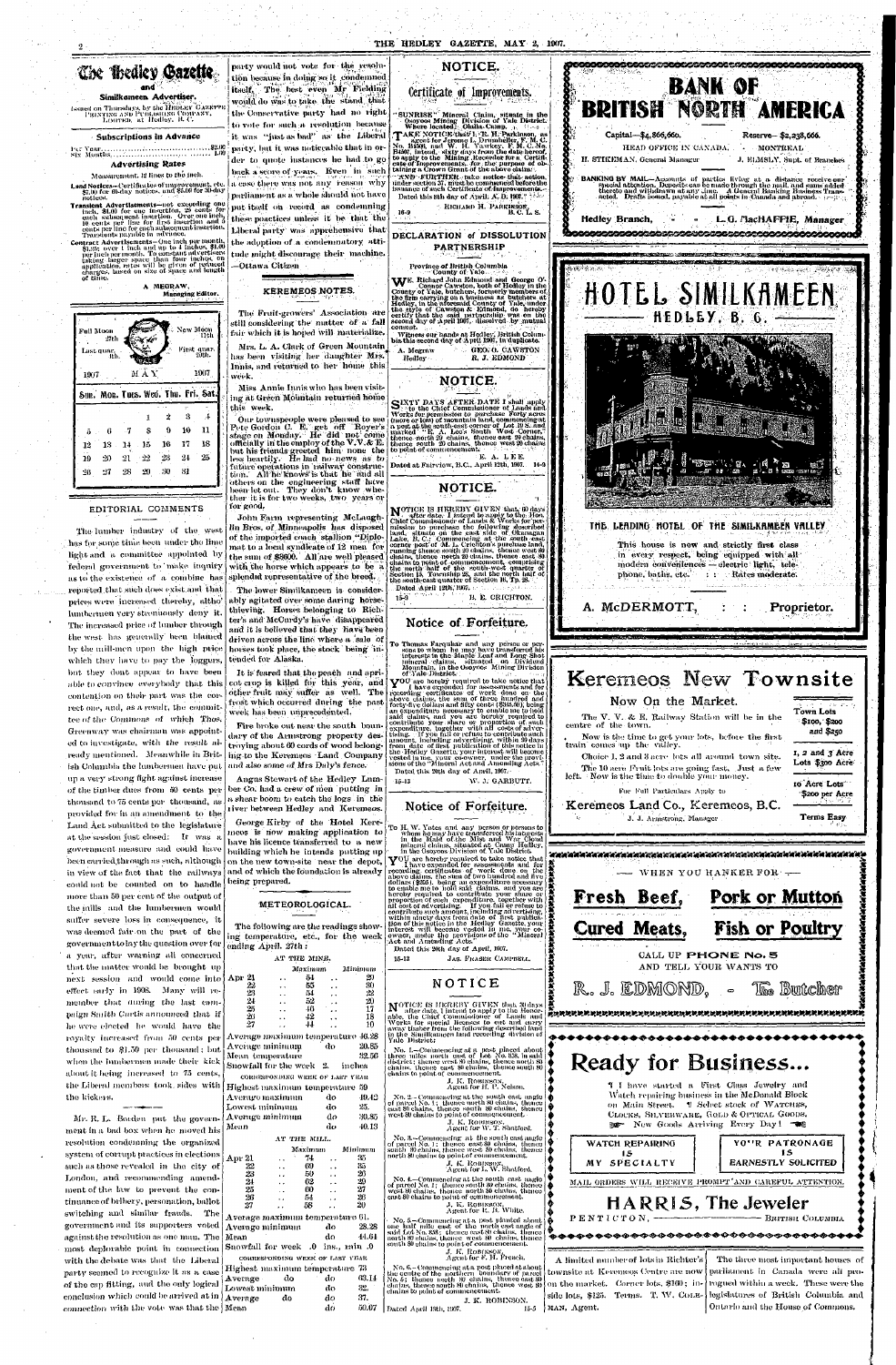*H* 



## **Town and District.**



**i** *I* 

*X* 

Let me price your list before you place your order. Catalogue FREE.

M. J. HENRY. 3010 Westminster Road, Vancouver.

*X X* 

When buying your heat-<br>er or range for winter<br>be sure and get a coal<br>burner, to ensure com-<br>fort and economy.

VERMILLION FORKS MINING COMPANY W. F. REVELY, Agent.



S. L. SMITH 14 For HEDLEY LUMBER CO.

# **SEEDS, PLANTS**

for the farm, garden, lawn, boulevard or conservatory. Acclimated stock. Oldest established nursery on the Mainland.

> NO Seedless Apples NO Pitless Plums NO Cobless Corn

Bert Irwin and Charlie Day came over from Phoenix this week and went and may have something pretty good on to Princeton yesterday.

Just old, reliahle, approved varieties at reasonable prices. We do do not even supply any kings or presidents-just the common British Columbian is good enough for our trade.

BEE SUPPLIES, SPRAY PUMPS, SPRAYING: MATERIAL, GREEN-HOUSE PLANTS, CUT FLOWERS.

The contractors have been painting the new school during the past week, and the coat of pearl grey with white trimmings produces a pleasing effect.

W. J. Manery has bought H. H. Messenger's house on the Eastern division. The house is comfortable and convenient and commands a splendid view of the town.

We do business on our own grounds—have no rent to pay, and and are prepared to meet nil competition.

A. E Howse has sold out the Star to B. Stone Kennedy, and J. W. Grier has bought the Greenwood Ledge from **R. T. Lowry.** The Gazette extends the usual greetings.

### BIDS WANTED IMMEDIATELY

tions that would require a chartered accountant to figure out and decide just where the joke came in and who

Bids are asked by the undersigned for collecting logs in the Similkameen river between Hedley and Keremeos, and delivering them in boom at Keremeos. For further particulars apply to

Dr. McPhail of Otter Flat came down to'Hedley last week to visit his brother D. McPhail whom he found to be convalescing. He told of prospectors who had come over the Hope Mountain and who reported an unusually great supply of snow in the Hope Mountain for this time of year. .Snipe' hunting has created a new interest in ornithology in Hedley. Some are becoming so proficient in the science that they are disposed to criticize the expression "snipe's wrist." Harry will have to brush up his snipe anatomy before attempting to give any further detailed directions to  $a$ 

All those who have books out from the travelling library are requested to  $\operatorname{return}$  them to  $\operatorname{Mr. Hibbert}$  this week.

R. Lawrence of Rossland, representing the'I. C. S. came in on Royer's stage on Monday. HI'J. Liersch, representing the San-

ford Clothing Co. of Hamilton, Ont. was in town this week. Dr. Higginbotham's last stay in

Hedley is from May 1st to 4th, after which he goes to Vancouver.

The Bulkley Pioneer is the latest claimant for favor, and is a well edited,well printed sheet. It is published at present in Vancouver, at room 14, Mc-Kinnon Block, and is edited by Mrs. E. Morrison Grout, but will soon take up its abode in Buckley Valley, to share the lot of those 'whose interests it is meant to advance.

Mrs *G.* P. Jones and children of Nickel Plate spent several days last week visiting Mrs. Bradshaw at Fifteen Mile.

George Gilbert and Yorky started up Twenty mile canyon on Monday to begin work on the Florence group for Thos Bradshaw. Mr. Gilbert has taken an interest with Mr. Bradshaw in the property. The Florence group has had more honest effort expended on it in the way of development than most properties in the camp outside of  $\frac{1}{2}$ that done by the Nickel Plate owners  $\frac{1}{2}$ and it is hoped that the return  $\lceil \text{will} \rceil$ be ample to furnish encouragement to *K*  others to do likewise. Mr. H, H. Messenger and family left on Saturday for California. They were driven out by Harry Rose with

Members of the Hedley Rifle Association are reminded of the meeting called for to-morrow, Friday, evening May 3rd in Hairsine's Billiard parlor, at 8:00 p.m.

The force of miners at the Nickel Plate is growing and day and night shifts are now being worked. The cold weather of last week checked up the melting of the snow, and delayed the beginning of Diamond drilling. A snipe hunt may be primitive sport,

Henry Bahrs received a telegram yesterday calling hhn east, and he left by private rig in the afternoon. He is well-pleased with work on the Oregon to announce on his return.

A piece of steel in his eye while Avorking in the funnel on the Oregon gave' George Bowerman an involuntary holiday or two at the end of last week. The tunnel is advancing rapidly and the first 50 feet will soon be completed.

recruit.



A little over a week ago a party who had gone up the creek fishing saw a large doe lying near the creek that had evidently been shot a week or so before. The poor brute had evidently been killed by some miscreant for for mere wantonness, there being nothing to indicate that any prospector had killed it. for meat. The carcass was lying at a point which was a considerable distance above the dam. Any person who can give to the constable any information to show who the guilty party was, should certainly do so, for it is to the interest of all that game both large and small in this district be protected.

Mrs W. A. McLean of Penticton. with her daughters Miss McLean and Miss Myrtle McLean came over from Penticton and are stopping at their ranch up the river. Miss Myrtle who was attending college at Westminster had been ill during the winter and early spring and it was hoped the change might do her good.

Dated this 29th day of April, A. D. 1907. **1. L. DEARDORFF.** 

If the absence of litigation is a healthy sign in a community, this portion of the province should be considered eminently prosperous. The sessions of the County Court that were set for Princeton, Hedley, Keremeos and Fairview produced no business except a few cases of naturalization at Princeton, and the sittings at Hedley, Keremeos and Fairview were cancelled.

**SHATFORDS LIMITED**  Stores at FAIR.VIEW and HEDLEY

Bar supplied with the Choicest Liquors and Cigars, and Special Attention paid to the Table.

Is noted over the entire district for excellence of both tabic  $: : : : \quad \text{and bar.} \quad : : : :$ 

All the wants of the travelling public carefully attended to.

one of Revely's teams and intended to make Moyes' that evening and go through to Oroville next day. Mr. and Mrs. Messenger have been residents of Hedley for about three years, and their many friends here are sorry to see them leave, as they were good citizens. Mr. Messenger, who is an Al mill man has secured a, job in a mill in Nevada Co. and was a<mark>nx</mark>ious to get there.

To Thomas Anderson and any person or persons to whom he or they may have trans-<br>ferred bis interest in the Savage Mineral<br>Claim, situated on Sixteen Mile Creek in<br>the Osoyoos Division of Yale District.

You are hereby required to take notice that I have expended for assessments and for recording correlations of work done on the above claim, the same of three hundred and seven and a half dollars (\$307.50), being an exponditure necessary to enable me to hold said claim, and you are hereby required to contribute your shure or proportion of such expenditure, together with all costs of advertising. If you fail or refuse to contribute such

W. J. Manery of Lower Similkameen was in town on Friday, and reported the track gang at wark piledriving for a small bridge south of the Armstrong bridge which had not then been reached.

The manager of the Daly Reduction Co. complains of the shortage of labor both skilled and unskilled. He has work for a lot more machine miners as well as some mill men for the vanners and batteries. Outside surface work is delayed from want of hands. The road gang finished at Brushy bottom on Thursday last and struck camp. There is now a good safe route provided for that much maligned portion of the road and one that should be as serviceable in wet weather or time  $\vert$ of high water as at any other time of the year.

 $\ddot{\hat{\mathbf{y}}}$  :

**1** 







**for** 

**Men** 

but Monday night's experience served the shore. In the present condition to show that it is capable of complica- of the river many of these logs could Angus Stewart went down the river last week with a few men to rig a boom so as to catch what logs are lodged in the river between here and Keremeos. A convenient spot for booming was" found a short distance aboye Keremeos where two islands occur in the river and a jam can be easily formed between one of them and now be gathered in.

**and** 

*i* 

SUE SHOE BUSINESS has been steadily growing since we commenced to sell "WALK - Overs" for men, and we have how addect a few lines of Women's "^VALK-

## Our Spring Stock Has Just Arrived.

 $O$  $v$ ERS."

### Notice of Forfeiture

**!** 

"WALK-OVER"

# **THE NEW ZEALAND HOTEL**

**\*\*\*\* \*** 

Everything New and First-Glass

JOHN JACKSON, Proprietor





*X X* 

*x X X X X K K x x x x x x x X X X X K*  **i** 

Great Northern

**Hote l** 

Princeton